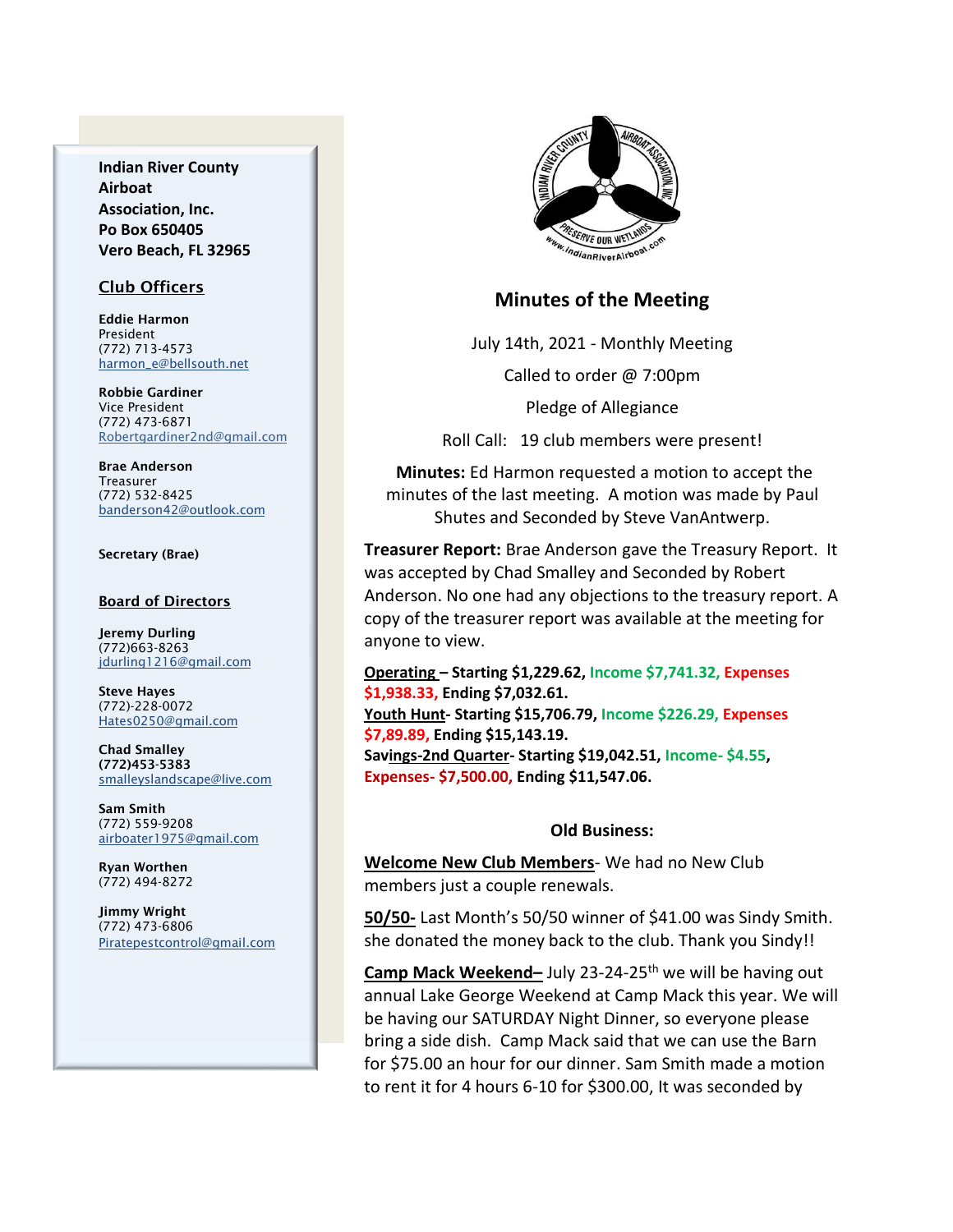Robert Anderson. A show of hands were in favor, motion passed.

**Steak for Camp Mack**- Robert made a motion to purchase steaks for \$400.00 for the Dinner Saturday night, it was seconded by Sam Smith. A show of hands were in favor, motion passed.

**Skeet Shoot**- The Skeet Shoot was locked in for September 25<sup>th</sup> however, there was a fire in the Sebastian Preserves and it took out all of the Equipment at the shooting Range and they will not have it back up and running till October or November, so Robert contacted the Shooting Range and locked it in for February 19<sup>th</sup>, 2022. So you have a little more time to collect sponsors and teams.

**30th Anniversary**- We locked in the Moose Lodge for Saturday August 7th , 2021, for our 30th Anniversary banquet. The cost is \$155.00 for the non-member beer license and\$ 400.00 for the banquet room for a total of \$555.00. A motion was made by Robert Anderson to pay the \$555.00, It was Seconded by Sam Smith. A show of hands was in favor, motion passed.

**Door Prizes/ Food Moose Lodge-** Chad Smalley made a motion to spend \$1,000.00 for door prizes and \$500.00 for Food, it was seconded by Chris Worthen. A show of hands was in favor, motion passed.

**Secretary-** We are looking to full the secretary position so if you are interested or know anyone who is please let us know. In the Meantime, Brae will continue to do both duties.

**Soft Shell Tournament/ Fish & Turtle Fry-** Saturday August 28<sup>th</sup> is the Tournament, all Turtle MUST be caught on a Fishing Pole. The Weigh in will be at Duck Camp (same place at Spec Tournament). It's going to be a lot of fun so we hope that you will join us!

# **Events attended since the last meeting.**

- **4 th of July parade-** Instead of building a float we pulled 2 decorated airboats. One was Back the Blue and the other was Airboaters for Autism. Everyone loved them and we even made from page of the Sebastian Sun Newspaper. Thank you to everyone who helped.
- **Unity Weekend/FAA Meeting-** They said in the FAA meeting that our club is the most active club in the state. Our Lobbyist is working hard to try and get Orange flags on all registered vehicles (not just airboats)! The Banquet was a great time and each club donated \$400.00 towards purchasing guns for raffle but our club donated \$800.00. They were able to purchase 6 guns with the money collected.

# **New Business:**

**Club Ride-** We would like to do a club ride to Camp Holly Saturday 14th, 2021. Everyone agreed to that date so we will see everyone on Saturday  $14<sup>th</sup>$  @ the Fellsmere Grade at 8:30am. We will be leaving the boat ramp at 9:00am SHARP!!!! It's going to be a great time!!

Rocket Launch We will be doing our 1<sup>st</sup> ever Rocket Launch on Friday July 16<sup>th, 2021</sup> @8:00pm. The entry fee will be \$20.00 per boat/person. The winner will take ½ the proceeds. If anyone wants to bring food the Grill will be open at 6:00pm. It's going to be a blast we hope to see